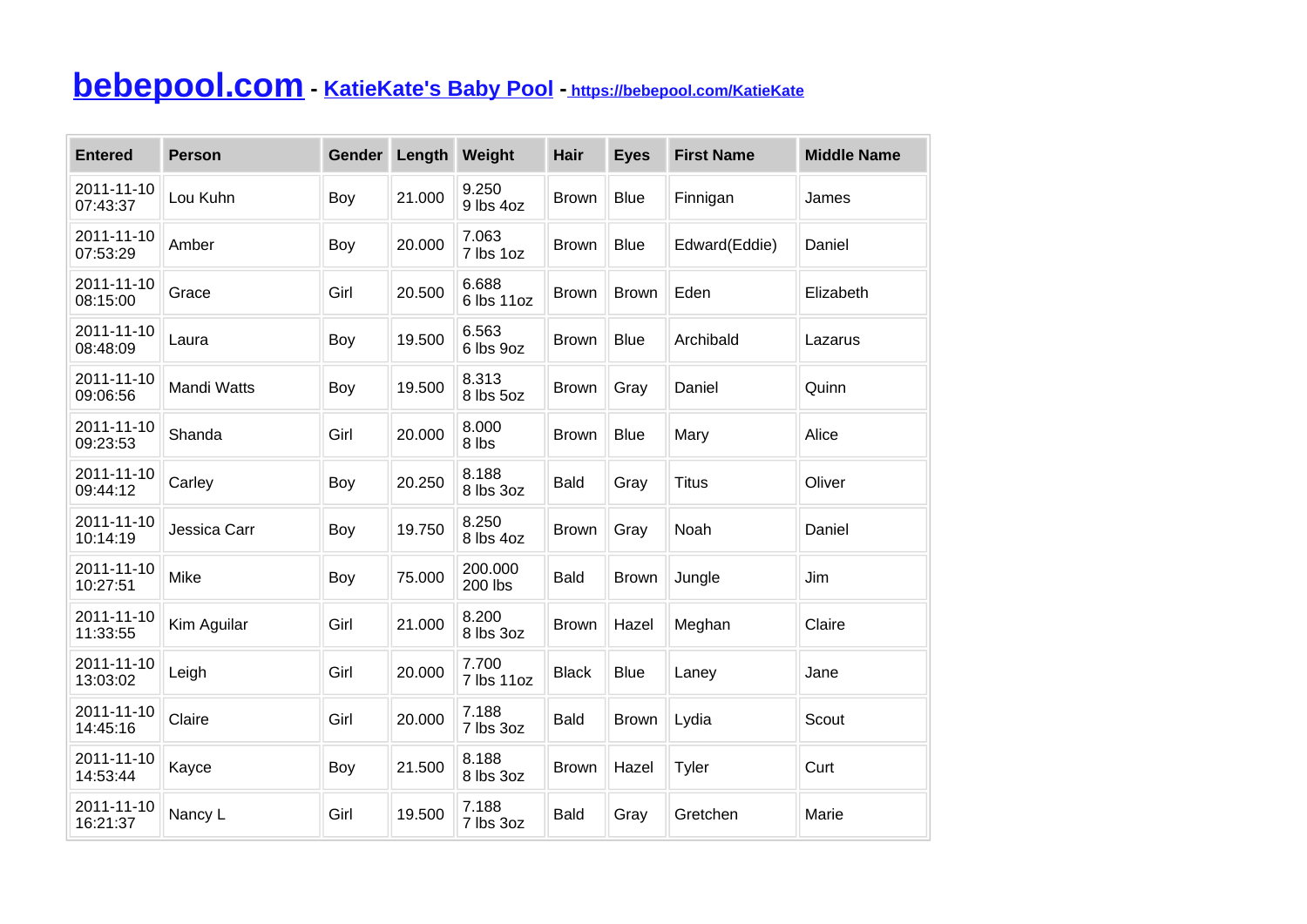| 2011-11-10<br>18:37:26 | Renae                 | Girl | 20.500 | 7.688<br>7 lbs 11oz | <b>Blond</b> | <b>Blue</b>  | Renae            | Joy        |
|------------------------|-----------------------|------|--------|---------------------|--------------|--------------|------------------|------------|
| 2011-11-10<br>19:53:09 | susannah              | Boy  | 21.000 | 8.125<br>8 lbs 2oz  | <b>Brown</b> | <b>Brown</b> | Levi             | Joel       |
| 2011-11-10<br>19:58:01 | Rebecca               | Boy  | 20.500 | 7.500<br>7 lbs 8oz  | Brown        | <b>Blue</b>  | Luke             | James      |
| 2011-11-13<br>20:19:52 | annie singletary      | Boy  | 21.500 | 7.125<br>7 lbs 2oz  | <b>Brown</b> | Brown        | Alexander        | Curt       |
| 2011-11-13<br>21:07:58 | M.C. Phillips         | Girl | 21.000 | 7.938<br>7 lbs 15oz | <b>Brown</b> | <b>Brown</b> | Harlow           | Louise     |
| 2011-11-14<br>10:37:07 | Tricia                | Girl | 19.000 | 6.625<br>6 lbs 10oz | <b>Brown</b> | <b>Blue</b>  | Abigail          | Grace      |
| 2011-11-14<br>19:25:45 | Lia                   | Girl | 20.160 | 7.630<br>7 lbs 10oz | <b>Blond</b> | Hazel        | May              | <b>Bee</b> |
| 2011-11-14<br>20:01:55 | elly                  | Girl | 19.500 | 7.188<br>7 lbs 3oz  | <b>Brown</b> | Gray         | Ruthie           | Elisabeth  |
| 2011-11-15<br>09:35:23 | nicole                | Girl | 21.000 | 7.125<br>7 lbs 2oz  | <b>Brown</b> | <b>Brown</b> | <b>Bonnie</b>    | Jean       |
| 2011-11-16<br>06:54:17 | Carin                 | Girl | 20.500 | 7.313<br>7 lbs 5oz  | <b>Brown</b> | <b>Blue</b>  | Nora             | Katherine  |
| 2011-11-16<br>12:04:39 | Wendy                 | Girl | 20.000 | 6.938<br>6 lbs 15oz | <b>Blond</b> | Hazel        | Lilly            | Marie      |
| 2011-11-23<br>20:30:01 | Flo                   | Girl | 20.000 | 7.000<br>7 lbs      | <b>Blond</b> | Hazel        | Zoe              | Katherine  |
| 2011-11-23<br>21:59:03 | <b>Callie Baldwin</b> | Girl | 18.500 | 7.375<br>7 lbs 6oz  | <b>Bald</b>  | <b>Blue</b>  | Rowan            | Grace      |
| 2011-12-05<br>09:59:23 | shanna riggsbee       | Girl | 20.500 | 6.438<br>6 lbs 7oz  | <b>Blond</b> | Hazel        | camilla (millie) | grace      |
| 2011-12-05<br>14:50:15 | Jo                    | Girl | 20.500 | 7.188<br>7 lbs 3oz  | <b>Brown</b> | <b>Brown</b> | <b>Brenna</b>    | Kate       |
| 2011-12-06<br>23:18:35 | Erin Buckley          | Girl | 19.750 | 6.750<br>6 lbs 12oz | <b>Brown</b> | <b>Blue</b>  | Hadley           | Lane       |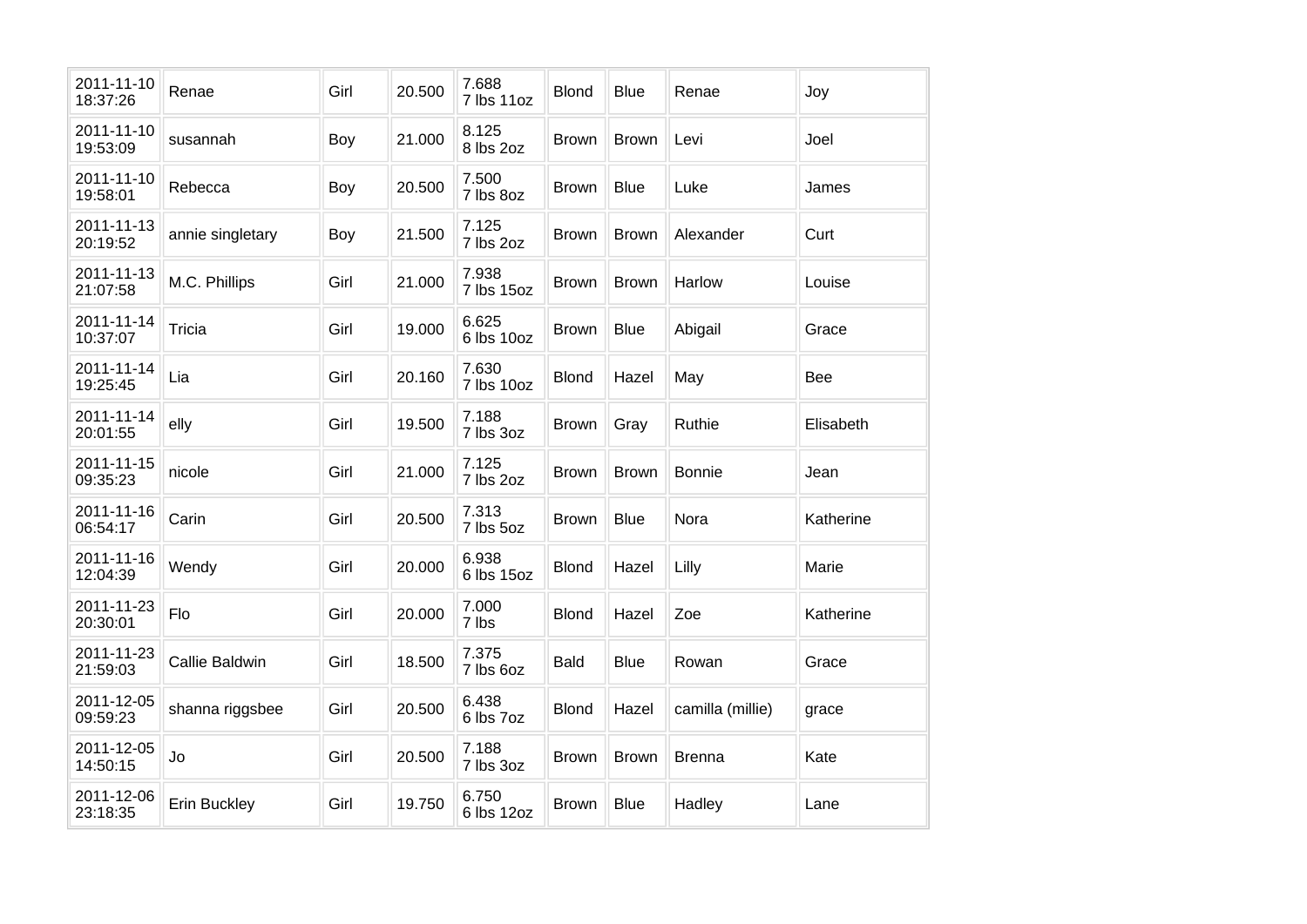| 2011-12-08<br>14:36:03 | Carolyn               | Boy  | 20.000 | 7.500<br>7 lbs 8oz | <b>Brown</b> | <b>Brown</b> | Gabriel      | Jude   |
|------------------------|-----------------------|------|--------|--------------------|--------------|--------------|--------------|--------|
| 2011-12-09<br>09:23:36 | Stephanie Gravedoni   | Girl | 19.000 | 7.400<br>7 lbs 6oz | <b>Brown</b> | Hazel        | <b>Sissy</b> | Jo     |
| 2011-12-12<br>10:01:41 | Abbie                 | Boy  | 18.500 | 7.200<br>7 lbs 3oz | <b>Brown</b> | <b>Blue</b>  | Wynston      | Curtis |
| 2011-12-15<br>12:49:52 | <b>ACTUAL RESULTS</b> | Girl | 20.000 | 6.125<br>6 lbs 2oz | <b>Brown</b> |              | Abigail      | June   |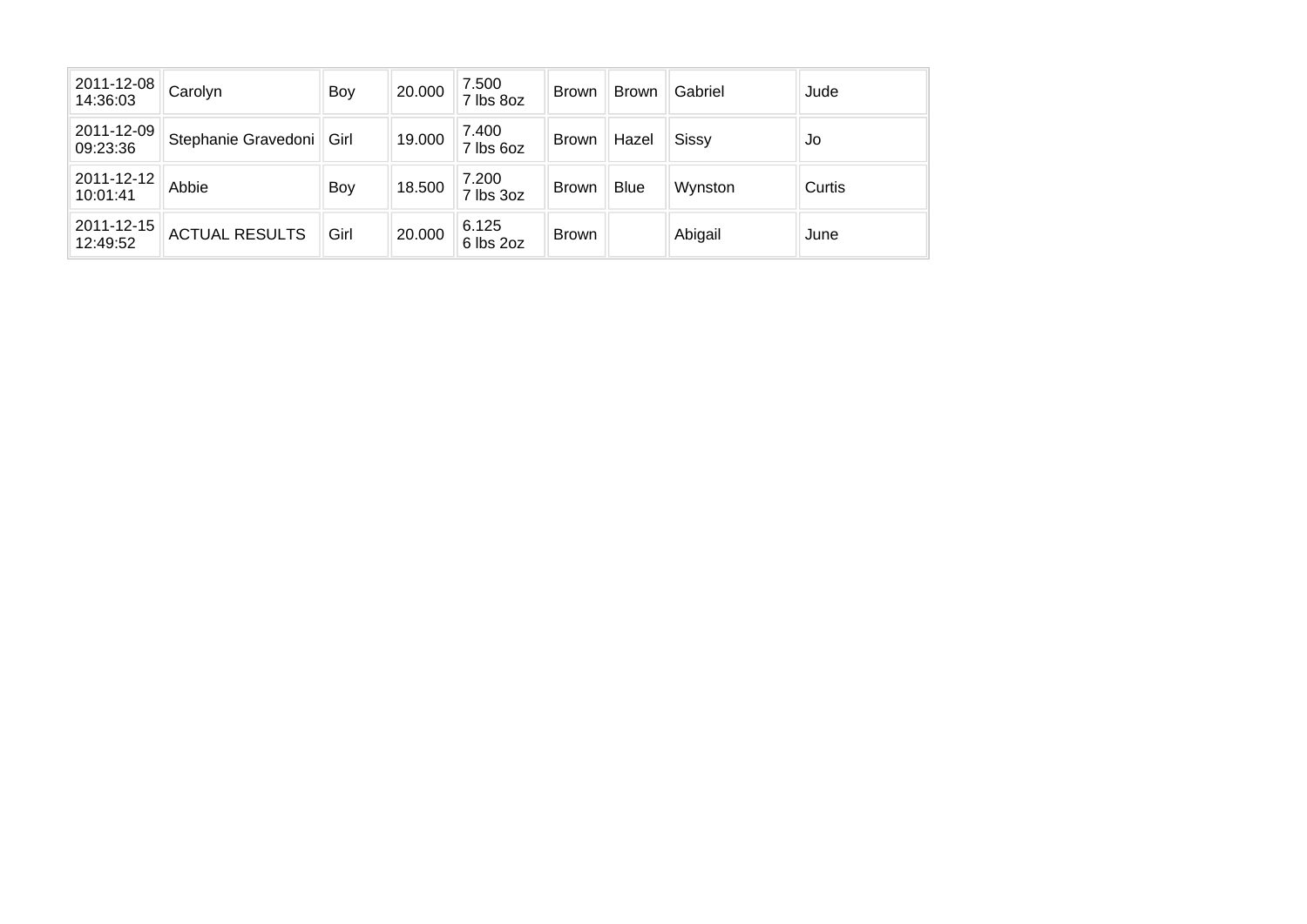## **Statistics**

| Gender:         | 13 Boy (39%)<br>20 Girl (61%)<br>33 Total                                       |
|-----------------|---------------------------------------------------------------------------------|
| Average Length: | 20.12 in                                                                        |
| Average Weight: | 7.46 lbs                                                                        |
| Hair:           | 5 Bald (15%)<br>1 Black (3%)<br>5 Blond (15%)<br>22 Brown (67%)<br>0 Red (0%)   |
| Eyes:           | 12 Blue (36%)<br>9 Brown (27%)<br>5 Gray (15%)<br>0 Green (0%)<br>7 Hazel (21%) |

**Lou Kuhn** (Loukuhn@???.com): So excited for you all. I love these polls. We did one with Ella and it was so much fun!

**Amber** (amberleugs@???.com): We can't wait to meet him(or her, if I'm wrong)!

**Grace** ( ): Congratulations on #3!

**Laura** (laura.mikrut@???.com): I so nailed it on the name, didn't I?

**Mandi Watts** (mandimwatts@???.com): So happy for you guys and can't wait to meet this new little one!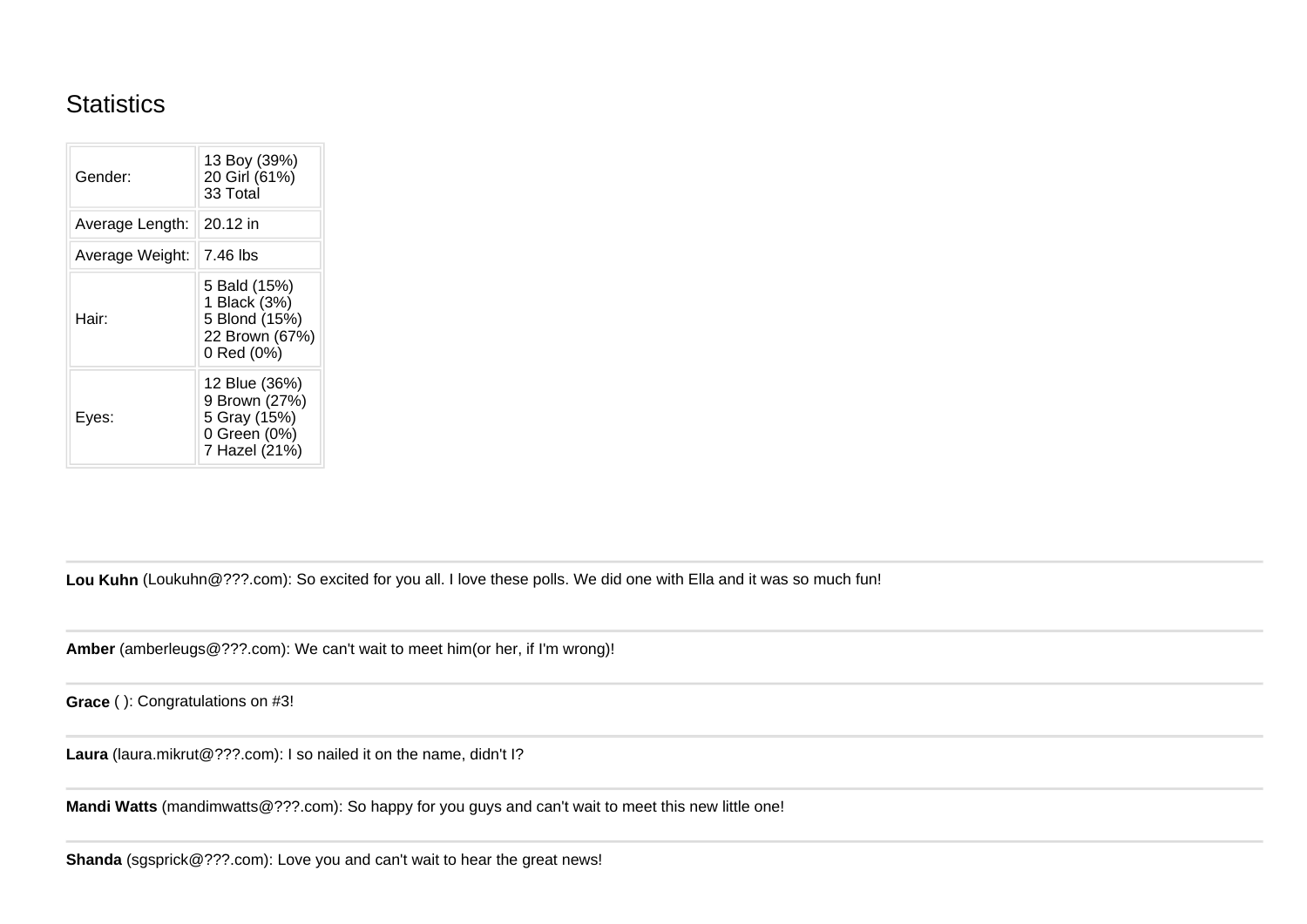**Jessica Carr** (thecoloradocarrs@???.com): I cant not wait for this kiddo!!!

**Mike** (mdyoder@???.com): Looking forward to welcoming another Mulder baby into the world. You know we have some serious baby lovers at our house! Love and prayers.

**Kim Aguilar** (ecuakim@???.com): I am secretly rooting for "Archibald Lazarus" in the boy name category. Or what the heck, for a girl too.

But seriously...SO HAPPY FOR YOU! And I wish you all the best.

**Leigh** (leighdbug1@???.com): Yay for baby #3! So happy for you.

**Claire** (claireblack@???.com): So excited for you guys!!

**Kayce** (kaycesv@???.com): So excited for y'all!!! :)

**Nancy L** (sewingnancyl@???.com): SO happy for you all!!

**Renae** (renaejoy@???.com): Can't wait to meet the littlest one soon!

**susannah** (sellens@???.com): hope you enjoy these last few weeks :) i'll eagerly await the announcement from afar...

**Rebecca** (rebecca.lemahieu@???.com): We are excited for you guys! Can't wait to hear the news.

**annie singletary** (annsingletary@???.com): congratulations!

**M.C. Phillips** (mcnphillips@???.com): Can't wait to see the cutie and find out all about her...or him.

**Tricia** (pmenzie@???.com): Sending you love and strength to get through these final weeks-- I am so happy for you!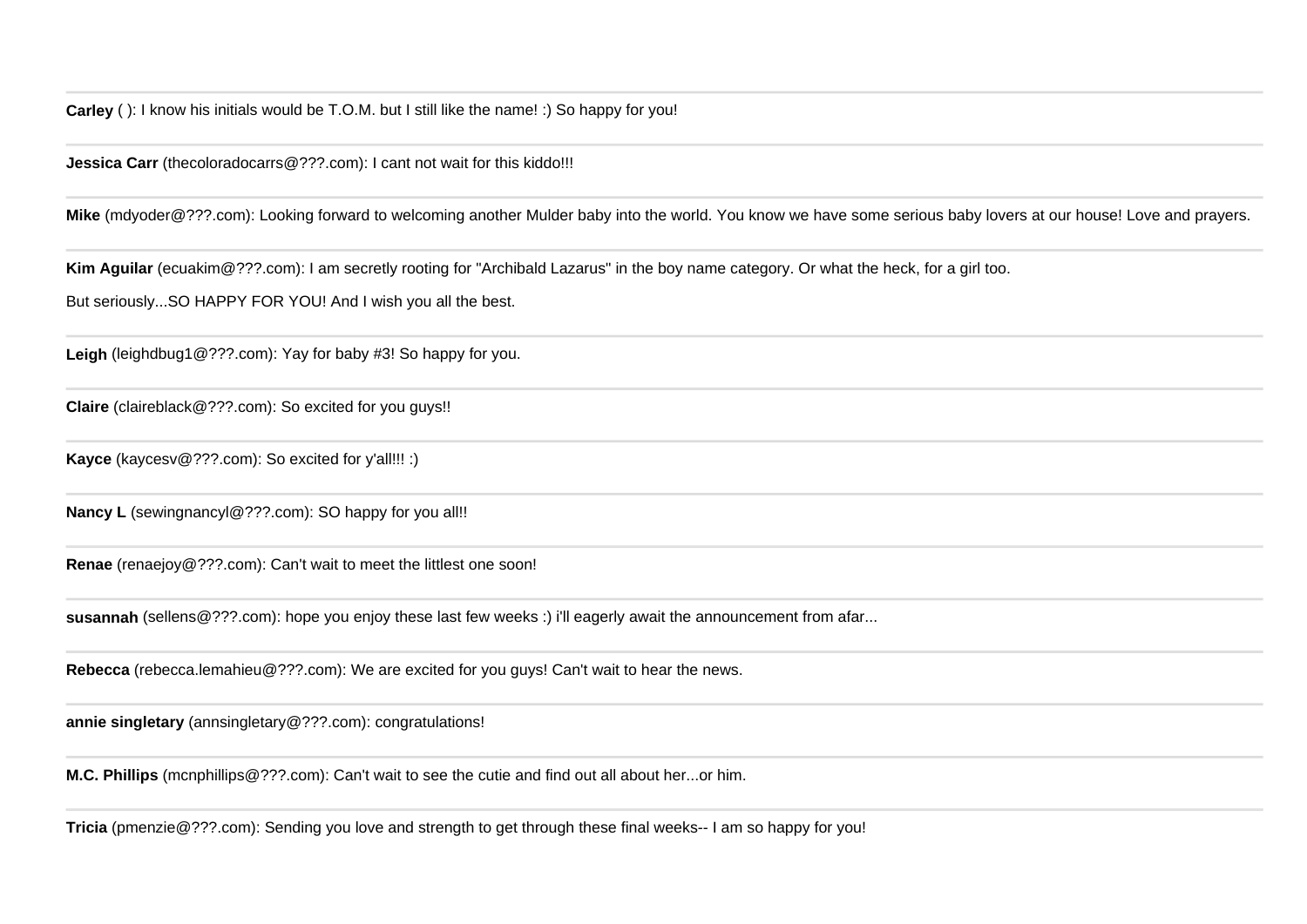**Lia** (lia247@???.com):

**elly** (ellyco@???.com): holy cow...so fun! can't wait to welcome the 5th mulder to the family!! we love you already...xo

**nicole** ( ): picking bonnie jean cause well 1 of our kids shares a name and if we had had a girl...

**Carin** (margaretshopechest@???.com): I actually think you might have a boy but don't have a cute boy's name--if I were to have another child and if it were a girl I would use this name--even though I am not having another child and more than likely it would be a boy if I did--oh, and hang in there for the last few weeks! Can't wait to see him/her

**Wendy** (wrenard@???.com): Can't wait until your little one arrives. I know he/she will be as adorable as Rylie and Gus. Hugs

**Flo** ( ):

**Callie Baldwin** (malliekgirl@???.com): Good Luck! If it's a boy, you should name him the name that I never got to use- (don't laugh!) Maximus Cread - call him Max.

I do love Scout for a girl too!

**shanna riggsbee** (shannariggsbee@???.com): YAY, YAY, YAY for widdle babies!!!

**Jo** ( ): So happy for your growing family! Cannot wait to hear the news on teh 15th. xoxo. muuahh!

**Erin Buckley** (erin buckley@???.com): Congrats Katie!! Fun pool. I want access to this if we have another kid. Some great name options from your friends!! Blessings to you as your family welcomes this new miracle.

Carolyn (carolynfitzgerald@???.net): I really can't decide what I think you're having, but if you do have a girl a cool name is Cale. Good luck deciding on your final picks!

**Stephanie Gravedoni** ( ): I so admire your adventurous parenting :) Praying for a smooth delivery and transition into a house of 5!

**Abbie** (thehuizingas@???.com): Ok, so Wynston would be after Winston Churchill but you couldn't spell it that way because of the cigarettes (boo.) So you'd spell it with a y. That way you could shorten his name to Wynn or Wyn. And seriously, every man with the name Wyn is a stud. And Curtis, well that's obvious, Love you girlie, and I can't wait to meet that new little Mulder!